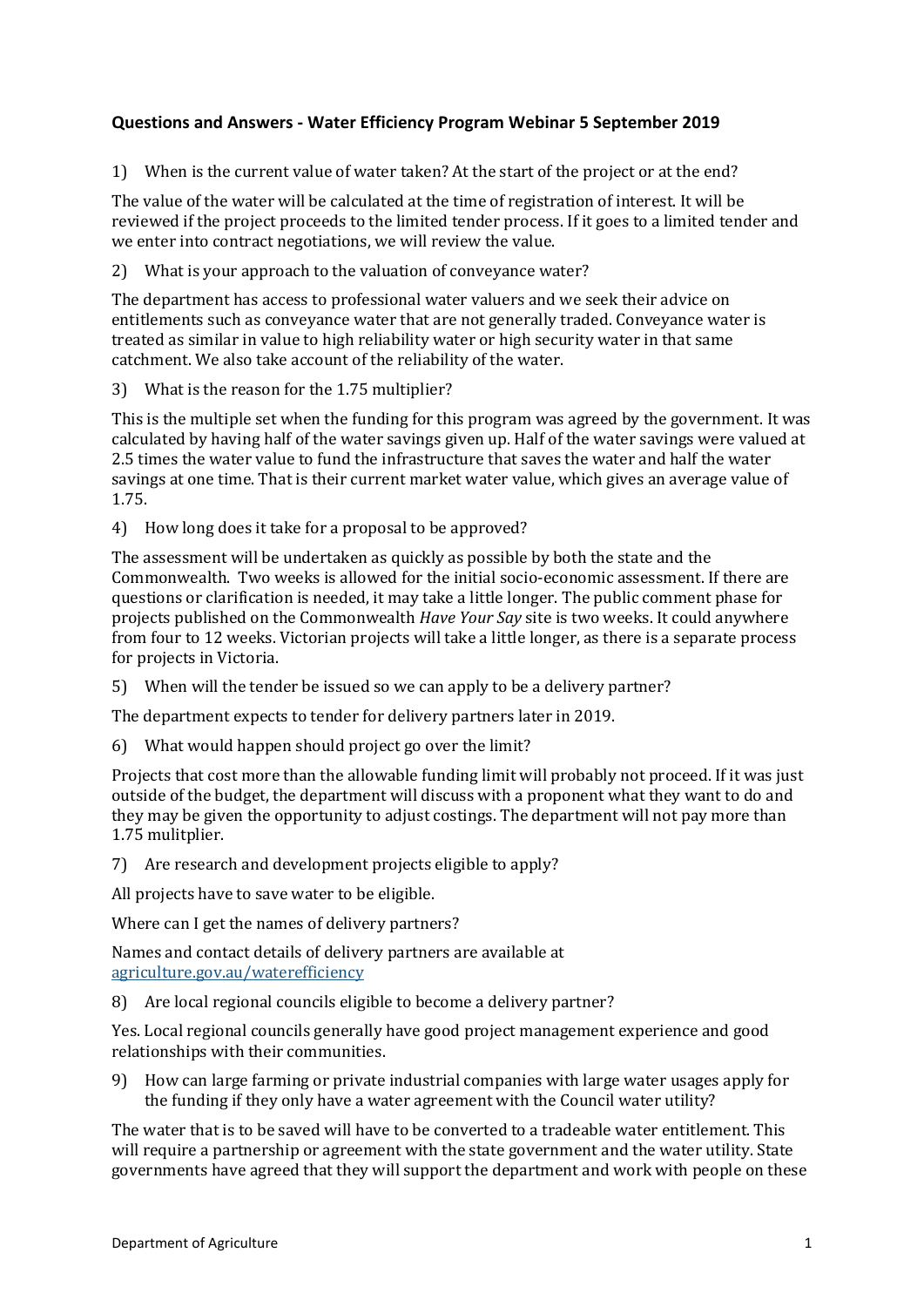proposals. We invite people to talk to the department about bringing these types of proposals forward.

10) Who is deemed as a qualified/experienced professional for assessments?

Water savings included in proposals should be validated by a relevant professional. For example, someone with an agricultural science degree working in the field, people who are members of a professional organisation say for agricultural scientists or relevant hydrological or water engineers.

11) How much influence do delivery partners have over our application when under \$1million?

Delivery partners are an organisation, or local or state or territory government which helps eligible water rights holders design and deliver their projects. Delivery partners can manage projects of any size. Water rights holders with a project under \$1 million must apply through a delivery partner. Delivery partners can assist with the application process, especially in addressing the socio-economic criteria. They can also assist with managing a project.

12) What if we don't achieve our targets of water savings?

The program is designed to ensure that people do achieve the water savings. All projects have to be independently assessed to ensure the water savings are realistic and only the minimum conservative estimate can be offered.

13) When its mentioned savings of 100ML, is this in 1 go? In the lifespan of infrastructure? Yearly? I don't understand.

The figure is per project. Proponents transfer an entitlement equivalent to the saved amount of water which means that this is the average annual amount of water recovered from the project, in perpetuity.

14) Can we re-apply if project is rejected?

Yes. If a project is unsuccessful, we will tell you why to enable you to address any issues as part of a new application.

15) What if savings only partially reach the target savings?

See Question 12.

16) There is a deadline for submission, but is there a deadline for implementation after approved?

Submissions will be taken until 31 December 2023. Water needs to be transferred by 30 June 2024. Projects can be completed up to three years after that.

17) I have a project that could be around \$750,000 and \$1.3million. How do I assess the application? Via delivery partner or myself?

Delivery partners can manage projects of any size. If you wish to self-manage a project, it must be over \$1million and you must have the skills to satisfy the Commonwealth that you can manage the project. Use the [waterefficiency@agriculture.gov.au](mailto:waterefficiency@agriculture.gov.au) email if you would like to speak to someone about a proposal.

18) When will these projects start?

Projects have started.

19) Can you give a simple example of a project and how it is funded?

All projects will be on Have Your Say for public comment. When the public comment period is finished, projects will be available on the site to act as examples.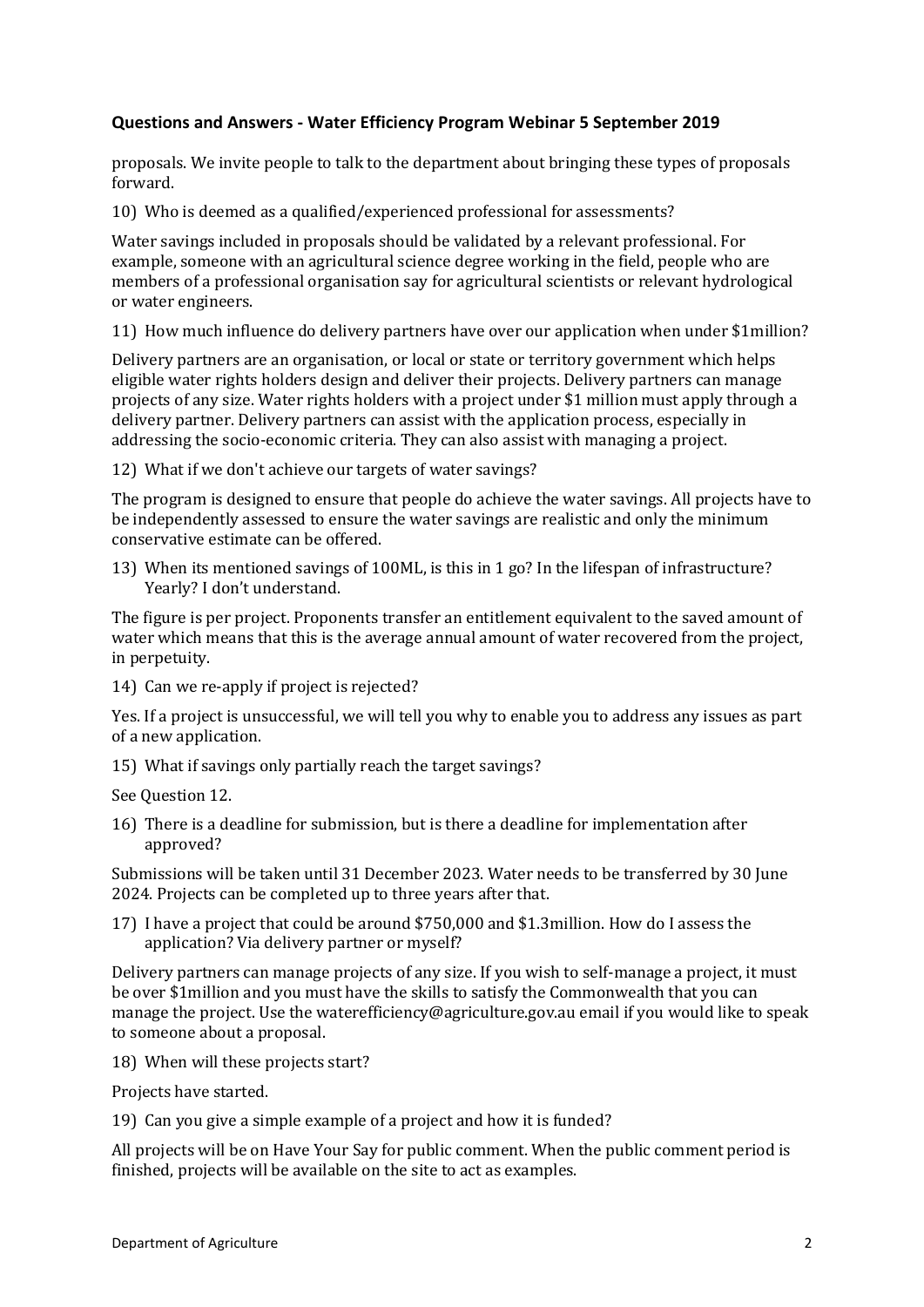20) Are there any program guidelines?

There are guidelines to address socio-economic criteria. Delivery partners have requirements to meet. Projects that are self-managed will have a contract with the Australian Government which sets out exactly what will be required.

21) Could Managed Aquifer Recharge (MAR) projects qualify?

Please email details on the proposal t[o waterefficiency@agriculture.gov.au](mailto:waterefficiency@agriculture.gov.au) and we will respond with advice.

22) Do the entitlements offered have to be from the same water source as the project is being completed in?

Generally yes. Exceptions are where there is a history of use of an entitlement from another catchment being used on the property in question.

23) Does the participant return the full water savings or is it only 50% of the project's water savings? What is the project calculated on, what is returned or what is saved by the project?

The participant can return up to the minimum conservative estimate. How much water is returned will depend on how much the project is going to cost and whether you have additional funding to supplement the government's funding.

24) Can this program be undertaken alongside other relevant funding?

Applicants cannot "double dip" but it may be possible to receive funding for part of the works from the Water Efficiency Program and funding from another program for another part of the work.

25) How does the limited tender work?

If a proposal is registered, then the Commonwealth may invite registrants to submit the limited tender application for funding. The limited tender application would require a more detailed description of the project. This will include a timeline, the contractors that they might use and it will need to demonstrate compliance with all of the relevant legislations including the building code, work, health and safety and environmental permits. The Commonwealth will assess the details provided and then make a funding decision in accordance with the evaluation plan for the limited tender process.

26) Has there been any interest in the new program?

There have been more than 50 inquiries in relation to the program and several project proposals have been put forward. We are working with a couple of project partners and Delivery partners on responding to the additional socio-economic criteria. The projects have come from four Basin states, including several possible diary industry projects in Victoria, irrigation efficiency projects in New South Wales, Queensland and South Australia, and stock and domestic projects in NSW.

27) Will all the states assess the additional socio-economic criteria in the same way?

There are different processes in each state for assessing the additional socio-economic criteria, but the Commonwealth and states are working cooperatively to develop a common understanding of how each should be addressed. As the assessments go through a body of responses will be developed that will be publicly available to help future participants. The department is working with delivery partners and states to help put together some early advice recognising this is new.

28) How do I meet the additional socio-economic criteria?